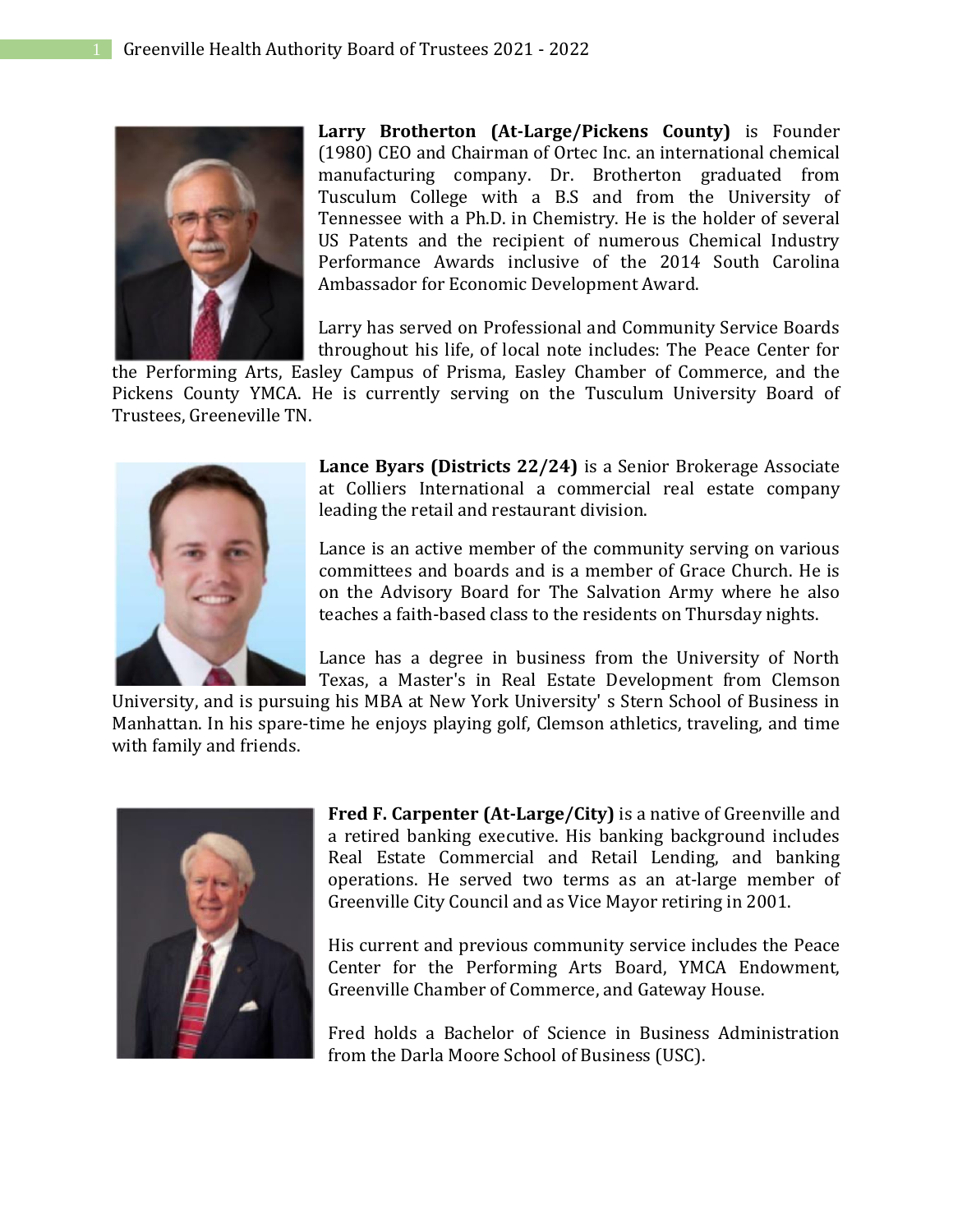

**Curtis T. "Curt" Evatt (At-Large/Oconee County)**, is the President and Chief Executive Officer (CEO) and Board Member of Oconee Federal Savings and Loan Association Oconee Federal Financial Corp. and Oconee Federal MHC. He has been employed by Oconee Federal Savings and Loan Association since 1988 and has held several positions prior to being named President and CEO including Executive Vice President and Chief Financial Officer.

Curt also currently serves on the board of directors of the SC Bankers Association and Oconee Medical Holdings.



**Tracy T. Hardaway (AT-Large)** is a native of Greenville and a retired financial advisor. She currently serves as secretarytreasurer of the Citadel Foundation Board. She is also on the South Carolina Tennis Patrons Foundation and the Greenville Center for Creative Arts Board where she was a founder.

Past boards include the Community Foundation of Greenville, Greenville Theatre, Upcountry History Museum, Carolina Ballet Theatre, USC Alumni Association and the USC Honors College Partnership Board. She is a sustaining member of the Junior League of Greenville and a member of Greenville Women Giving

and has served on the Grants Committee.

Tracy earned a Bachelor of Arts degree from the University of South Carolina. She and her husband of 50 years, Charles Hardaway have four sons, four daughters in law and nine grandchildren.



**Babette Bouvier Jones (At-Large)** is the owner and operator of a small business in Greenville County (since 2000). She currently serves as a Major Gift Officer at Furman University.

Babette previously served as Vice President of Membership for Girl Scouts of South Carolina Mountains to Midlands as a S.C. and as a Probation and Parole Officer. Her community affiliations include Greenville Minority Economic Development Council Board; Minority Summit Board; member Greenville Chamber of Commerce; past board member of the Phillis Wheatley Association, Hands on Greenville, AHEC, and Greenville Cultural Exchange. She is a graduate of Clemson University (Master of

Human Resource) Benedict College (Criminal Justice) and is licensed by the State of South Carolina in Insurance Sales.

Babette is a native Greenvillian and is married to Dr. Gary L. Jones and from this union they have two daughters Madeline Jones-Meikle and Carrington Jones.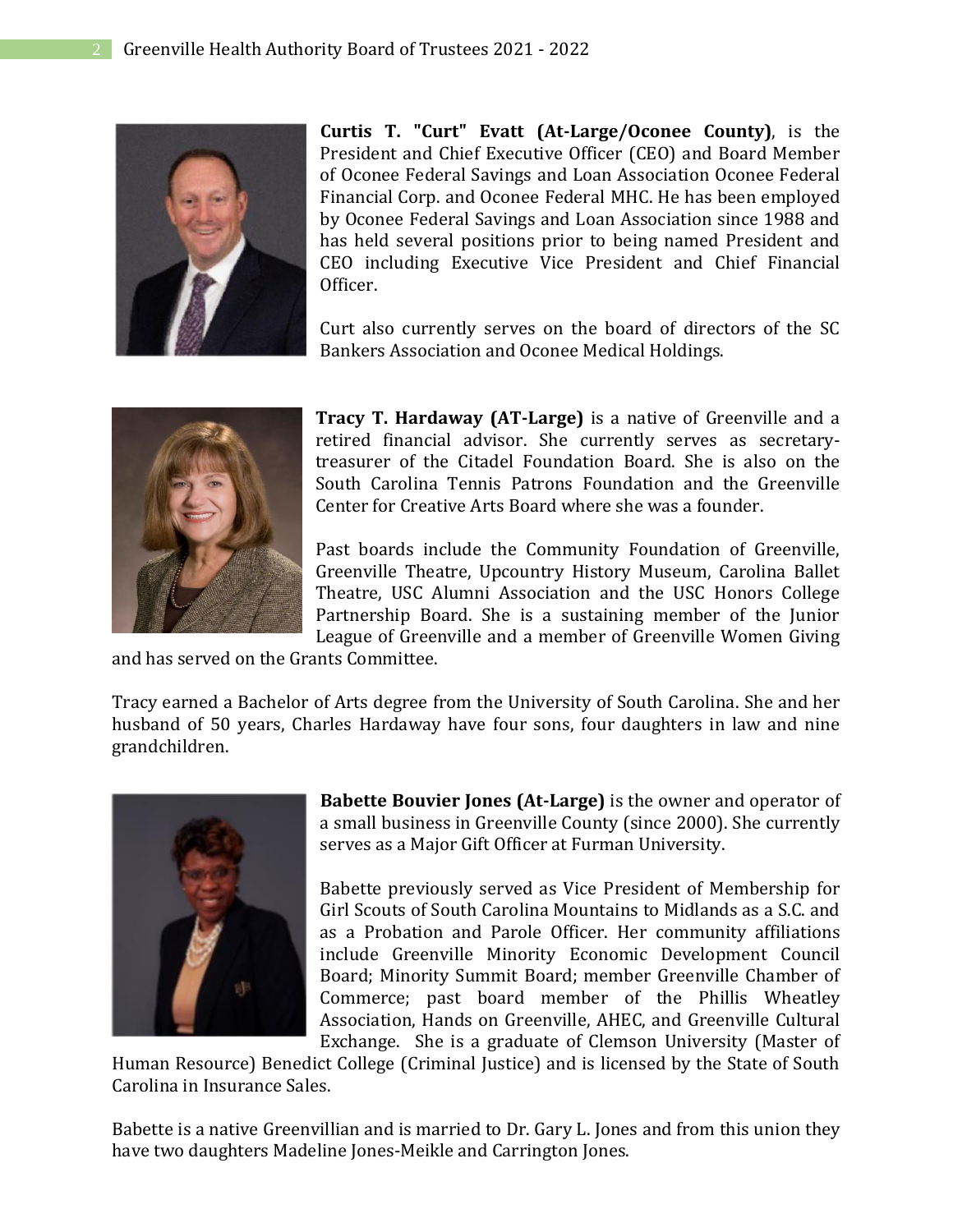

**Reverend Stacey D. Mills, Chair (At-Large)**, is the Assistant Vice Chancellor for Regional Engagement and Executive Director of the Greenville Campus for USC Upstate. He is also Senior Pastor of Mountain View Baptist Church.

His current or previous community involvement includes the current Chair of the Urban League of the Upstate; Trustee of the National Urban League and a member of the Greenville Chamber Board of Advisors.

He also serves on the USC Upstate Alumni Board of Directors; is past Chair USC Upstate Staff Council; Board Member Boy Scouts of America Blue Ridge Council; Board Vice Chairman and Program Committee Chair of the Urban League of the Upstate; City of Greenville Comprehensive Plan Advisory Committee; Ten at the Top Transportation Committee; Piedmont Health Foundation Board of Directors; Leadership Greenville Alumni; Leadership Spartanburg Alumni; Riley Institute Diversity Fellow - The Riley Institute at Furman; and Rotary Club of Greenville.

Stacey earned a Bachelor of Arts Degree from USC Upstate.



**Janet M. Shelley, PT, DPT (Districts 16/21/35)** is the founder and CEO of Medical Billing Center. Prior to MBC Janet was a partner in Vaughn Buchanan Shelley and Associates Physical Therapists. She is an appointee to the Public Policy and Advocacy Advisory Committee of the American Physical Therapy Association (APTA) and Past President of the SC Chapter of the APTA.

Janet received her undergraduate degree from East Carolina University in Physical Therapy and her Doctorate in Physical Therapy in 2010.

Locally Janet is active in her church, volunteers at the Ronald

McDonald House and serves as Guardian ad litem. These roles keep her engaged with members of our local communities that are vulnerable to health disparities as well as the organizations working to reverse these disparities.



**Donna O. Smith (Districts 18/20/36)**, is the Manager and Broker in Charge for C. Dan Joyner REALTORS. She holds the following designations, CRS, ABR, GRI

Donna is an active member of the community serving on various committees, boards and an active member of First Presbyterian of Greer. She serves as Chairman of the Board for Greer Middle College Charter High School and was instrumental in moving the students from portables to a beautiful new building and a wellness center. She is also the past chair of the Greater Greer Chamber of Commerce and currently serves as VP of Government Affairs.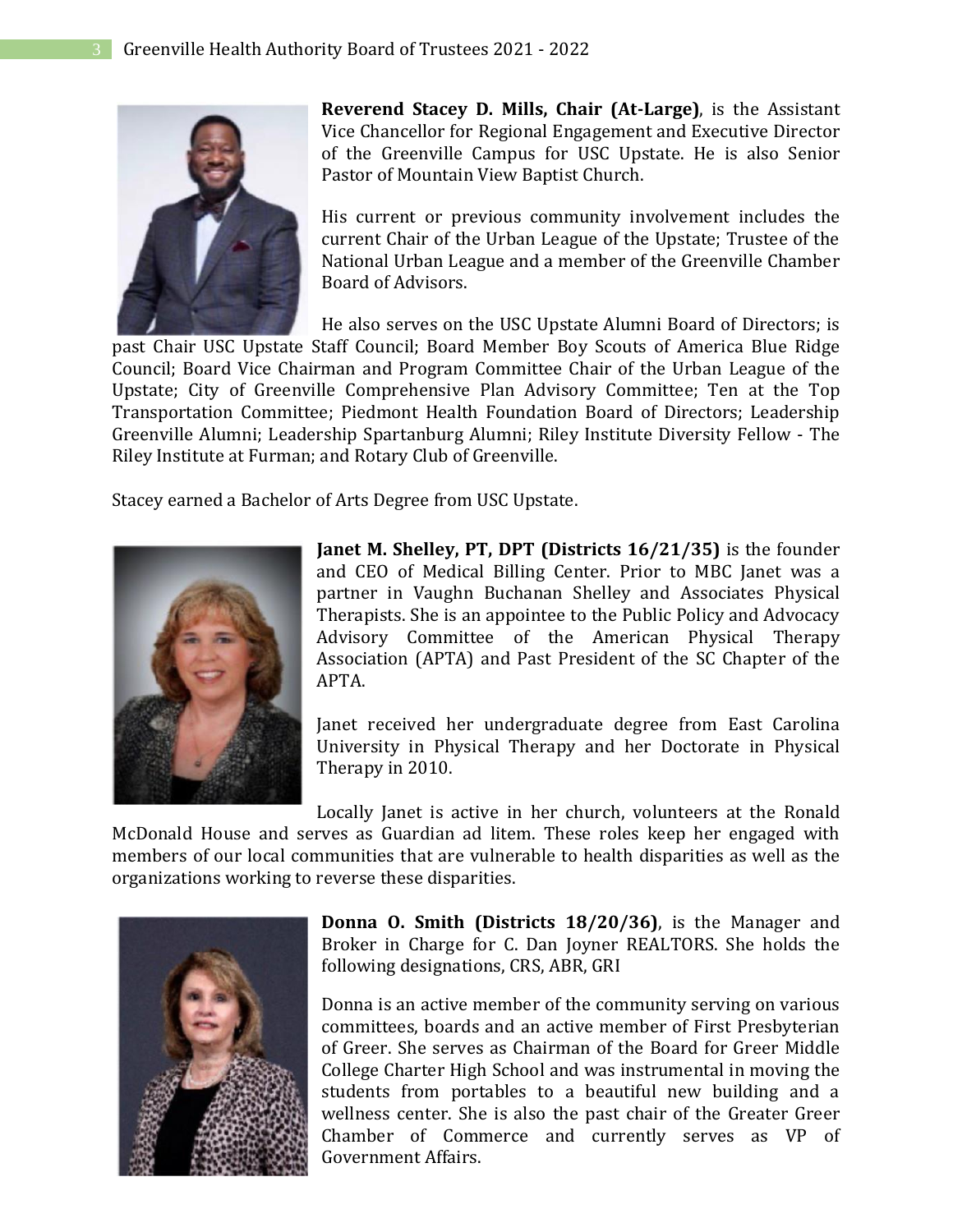Donna is very active in her profession having served as president of the Greater Greenville Association of Realtors, President of the South Carolina Association of Realtors, and National Association of Realtors Director. Donna is considered an expert on national flood insurance and testified before congress. Beginning 2022 she will serve as Liaison VP on state and federal issues and serve on the executive team of the National Association of Realtors.

Donna was appointed by the city of Greer to serve on the road commissioners study group.



**Alysia B. Tripp (Districts 27/28)** brings a wealth of experience with her background in government politics and as a community volunteer. Before becoming a stay-at- home mom, Alysia served in The White House Advance Office under President George W. Bush and was the Chief Operating Officer of the National Republican Senatorial Committee. Ms. Tripp has been engaged in numerous political and issue advocacy campaigns from the presidential level (McCain, Romney, Walker, Cruz) to state and local campaigns.

Having a brother with Down Syndrome, Alysia has a special interest in serving the Down Syndrome community. She is very involved in her church and over the years has volunteered with the Ronald McDonald House, homeless shelters, and food banks.



**Bradley B. Williams, M.D. (At-Large)** is a practicing ophthalmologist and founding partner of Southern Eye Associates. He and his wife have four adult children and seven grandchildren. He enjoys doing mission work with his family in third World countries. Dr. Williams loves the outdoors whether planting crops, harvesting, moving dirt with his tractor or honing his photography skills. He considers ophthalmology a ministry, and his greatest desire is to please the God he serves. His greatest earthly joy is his family and serving others.

Dr. Williams earned a Medical Doctorate Degree (MD) from the Medical University of South Carolina, attended Southwestern Baptist Theological Seminary, and earned a B.S. degree from Wofford College. His areas of expertise's include: comprehensive eye examinations, cataract and implant surgery: including toric and multifocal intraocular lens implant, Laser treatment for glaucoma, and dry eye treatment.

Dr. Williams professional background includes: Founder of Southern Eye Associates, Residency, Medical College of Georgia, Medical Director of St Joseph Hospital, and ER physician. He is Board Certified by American Board of Ophthalmology, a fellow of the American Academy of Ophthalmology, a member of the Greenville County Medical Society, South Carolina Medical Association, South Carolina Society of Ophthalmology, and the American Society of Cataract and Refractive Surgery. Dr. Williams served as an Adjunct Assistant Professor of University of South Carolina, founder and former board chair of Servants for Sight, and former Chair of the Department of Ophthalmology at Prisma Health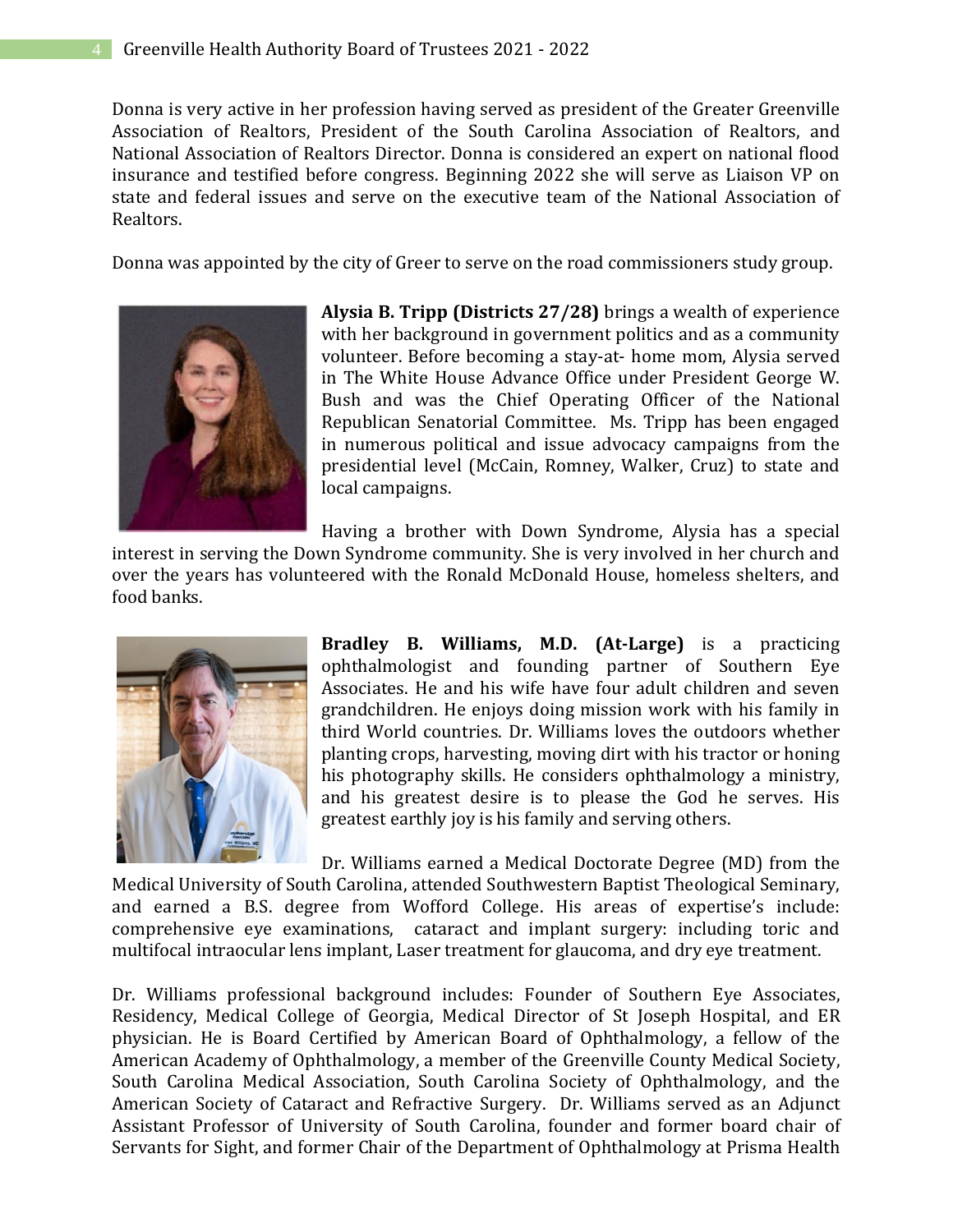Greenville. In addition, Dr. Williams has authored 10 books, led multiple third world medical mission trips, and has been a volunteer physician at Greenville Free Medical Clinic, Taylors Free Medical Clinic, and Servants for Sight.



**Jerry R. Youkey, M.D. (District 17/19)** , retired September 2019 from Prisma Health and the University of South Carolina following his service as Executive Vice President and Chief Academic Officer, Founding Dean of the University of South Carolina School of Medicine Greenville and USC Associate Provost for Health Sciences – Greenville. Doctor Youkey joined Greenville Health System (GHS) in 1998. During his 21-year tenure he was responsible for expansion of the health system's research and education activities; creation of its now 1200 physician group practice; progressive integration of hospitalphysician patient care; and for the growing University of South

Carolina health sciences presence in the Upstate.

Prior to joining GHS, Dr. Youkey served as chief of the department of surgery and director of the peripheral vascular fellowship program at Geisinger Medical Center in Danville, Pennsylvania. He also served in the United States Army Medical Corps and was honorably discharged in 1984 with the rank of lieutenant colonel.

Dr. Youkey is certified by the American Board of Surgery in general vascular surgery. He is a member of several professional societies and has authored numerous book chapters, abstracts and journal articles. He holds the academic appointment of clinical professor at the University of South Carolina School of Medicine Greenville and on September 30, 2019 was designated Founding Dean Emeritus by the University of South Carolina.

Dr. Youkey earned a bachelor's degree in biology from Stanford University and a medical degree from the Medical College of Wisconsin. He served a rotating internship and general surgery residency at William Beaumont Army Medical Center in El Paso, Texas, and a fellowship in peripheral vascular surgery at Walter Reed Army Medical Center in Washington, D.C.



**John M. Young (At-Large/Laurens County)** is a native of Columbia, SC and has spent the majority of his career in the utility industry. He is currently the General Manager of the Laurens Commission of Public Works (LCPW), where he has been since 2000. The LCPW provides natural gas, water, electricity, and wastewater services to the city of Laurens and surrounding areas. Prior to this, he spent 15 years with SCE&G/SCANA Corporation in Columbia and Charleston, SC.

John earned his Bachelor's degree from the University of South Carolina and a Master of Public Administration Degree from Clemson University. He is an adjunct political science professor at USC Union.